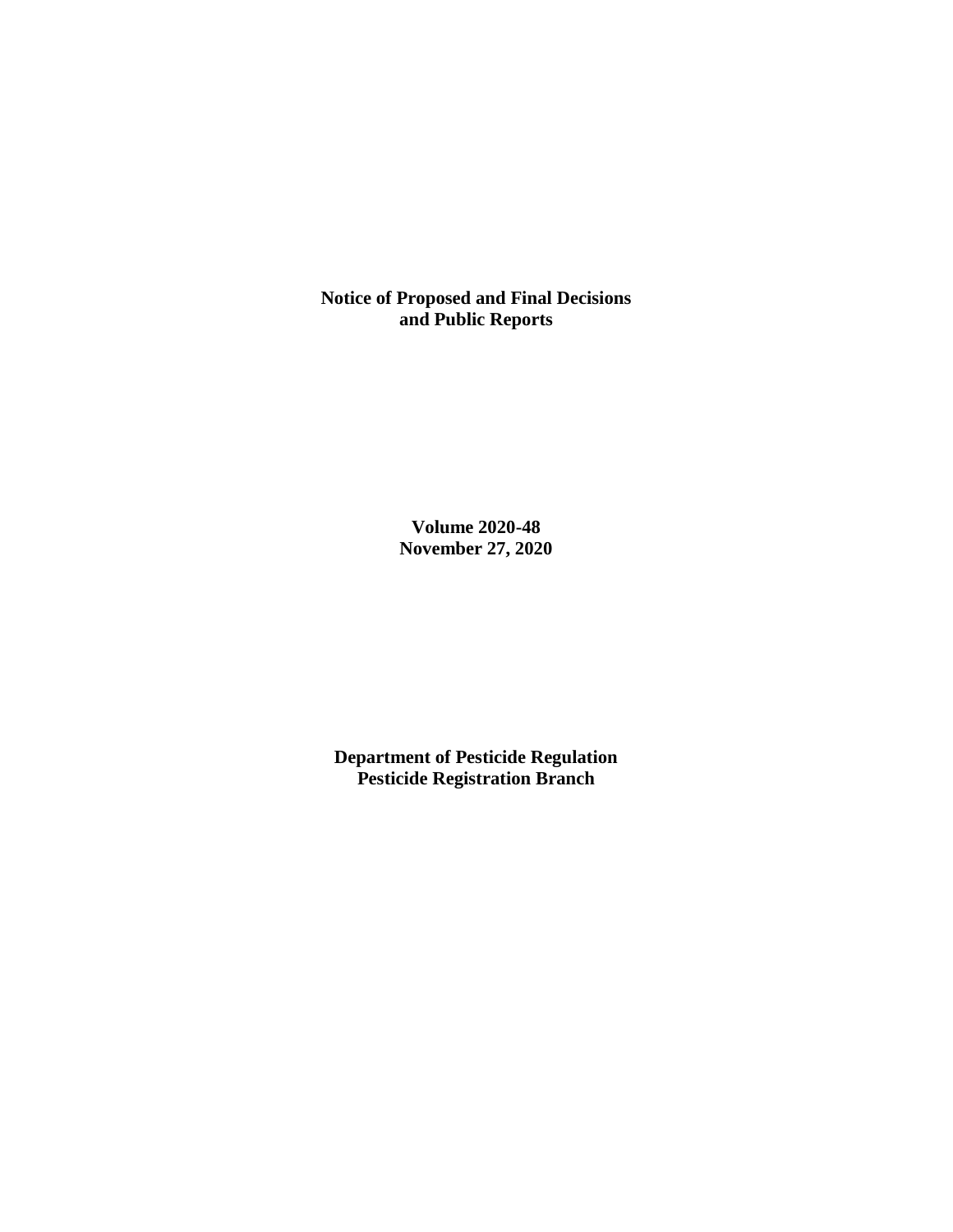### COMMENT PERIOD ENDS DECEMBER 27, 2020

# **NOTICE OF FINAL DECISIONS TO REGISTER PESTICIDE PRODUCTS AND WRITTEN EVALUATION**

Pursuant to Title 3, California Code of Regulations section 6255, the Director of the Department of Pesticide Regulation (DPR), files this Notice of Final Decisions to Register Pesticide Products with the Secretary of the Resources Agency for posting. This notice must remain posted for a period of 30 days for public inspection. Between the time DPR posts a proposed registration decision for public comment and DPR makes a final decision regarding the product, nonsignificant changes may be made to the product label (e.g., revising the product name, changing a master label to an end-use marketing label, correcting typographical errors). If the changes are not significant, DPR will not re-notice the product for public review and comment. However, if significant changes are made to the product label that substantially affect DPR's analysis on direct or indirect significant adverse environmental or human health impacts that can reasonably be expected to occur from the proposed decision, DPR will re-notice the product label for public review and comment.

In addition, for any product that is posted proposed to register as a conditional registration, the registrant may address the conditions of registration by providing the appropriate data or modifying the product label (e.g., remove use site, add "not for use in California" to a use site) during the posting period. If the registrant adequately addresses the conditions of registration during the posting period and the resulting change to the product label is not significant such that DPR must re-post the product label for review and public comment, DPR will post the product below, but will no longer have a "conditional" designation by the registration type.

For information about submitting a request for any documents related to this notice, please visit [https://www.cdpr.ca.gov/public\\_r.htm.](https://www.cdpr.ca.gov/public_r.htm)

To view the public report that was issued when the product was proposed for registration, click on the hyperlinked Tracking Number for the product.

*Tracking Number with hyperlink to public report – (EPA Registration Number) Applicant / Brand Name*

[290709](https://www.cdpr.ca.gov/docs/registration/nod/public_reports/290709.pdf) - (264 - 1123) BAYER CROPSCIENCE LP EMESTO SILVER USE: FUNGICIDE - FOR USE AS A SEED TREATMENT FOR THE SUPPRESSION OF BLACK SCURF, STEM & STOLON CANKER, SILVER SCURF, AND SEED PIECE ROT IN POTATO SEED PIECES TYPE: SECTION 3 REGISTRATION - ACTIVE INGREDIENT(S): PENFLUFEN PROTHIOCONAZOLE CAS NUMBER(S): 494793-67-8 , 178928-70-6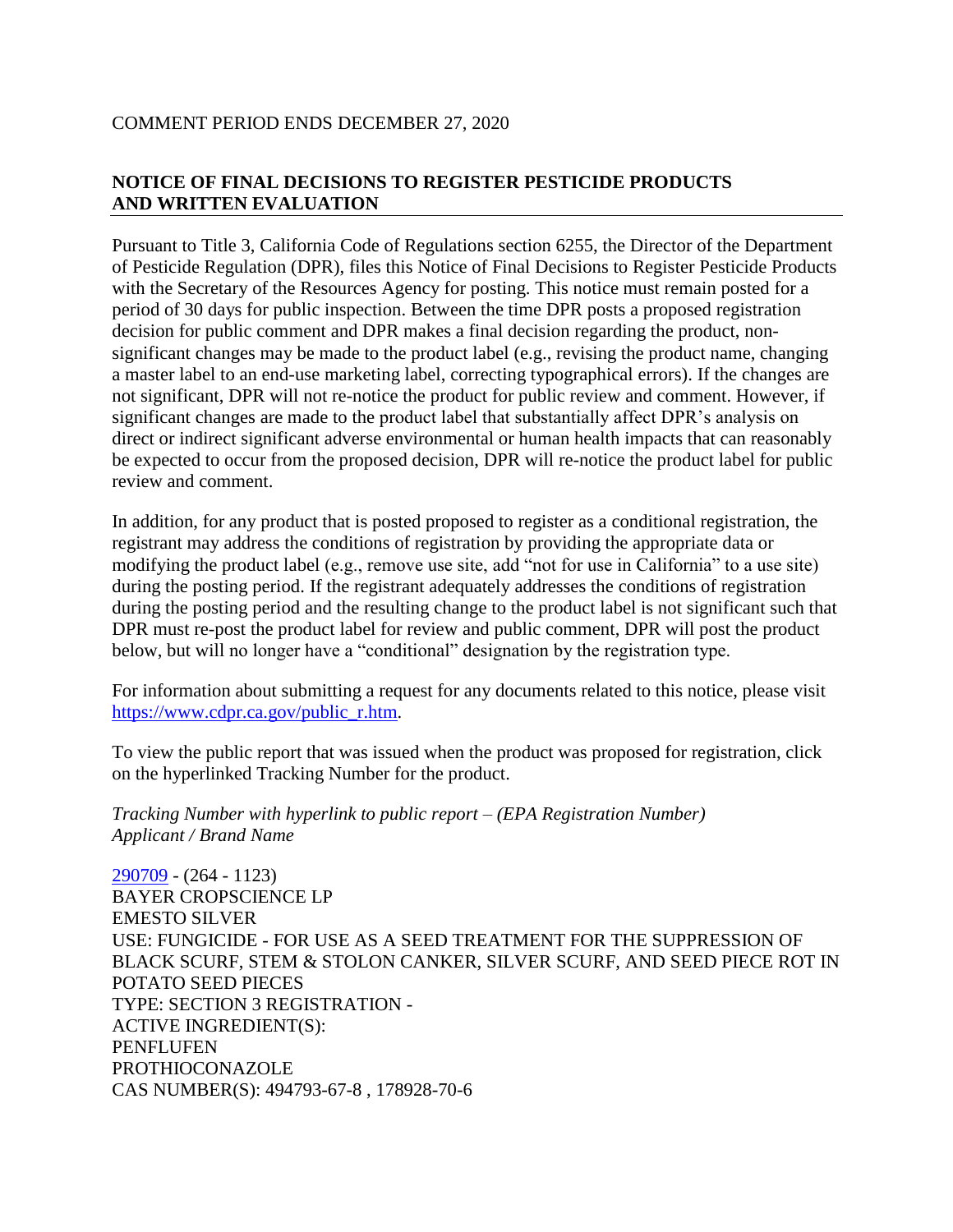**Notice of Final Decisions to Register (Continued) Page 2**

[293210](https://www.cdpr.ca.gov/docs/registration/nod/public_reports/293210.pdf) - (74681 - 4) BLUE WATER MARINE PAINT COPPER PRO SCX USE: ANTI-FOULANT(MARINE) - FOR THE CONTROL OF BARNACLES, ALGAE, AND HYDROIDS ON FIBERGLASS, WOOD, AND STEEL BOAT BOTTOMS IN SALT AND FRESH WATER TYPE: SECTION 3 REGISTRATION - ACTIVE INGREDIENT(S): COPPER OXIDE (OUS) N-CYCLOPROPYL-N'-(1,1-DIMETHYLETHYL)-6-(METHYLTHIO)-1,3,5-TRIAZINE-2,4- DIAMINE CAS NUMBER(S): 1317-39-1 , 28159-98-0

[294324](https://www.cdpr.ca.gov/docs/registration/nod/public_reports/294324.pdf) - (352 - 834) E.I. DU PONT DE NEMOURS AND COMPANY **FONTELIS** USE: FUNGICIDE - FOR THE CONTROL OF DISEASES SUCH AS POWDERY MILDEW, BOTRYTIS GRAY MOLD, AND ALTERNARIA ON CROPS SUCH AS ALFALFA, BROCCOLI, KOHLRABI, WATERMELON, FENNEL, AND TOMATOES TYPE: SECTION 3 REGISTRATION - ACTIVE INGREDIENT(S): PENTHIOPYRAD CAS NUMBER(S): 183675-82-3

[290321](https://www.cdpr.ca.gov/docs/registration/nod/public_reports/290321.pdf) - (10163 - 322) GOWAN COMPANY MAGISTER SC MITICIDE USE: INSECTICIDE - FOR THE CONTROL OF INSECTS SUCH AS PACIFIC SPIDER MITES, PLUM NURSERY MITES, AND TWO-SPOTTED SPIDER MITES ON CROPS SUCH AS AVOCADO, TAHITI LIME, RASPBERRY, CHRISTMAS TREE, WATERMELON, AND PEPPERMINT TYPE: SECTION 3 LABEL AMENDMENT - TO ADD ADDITIONAL CROPS, PESTS, AND DISEASES; TO REVISE DIRECTIONS FOR USE; AND TO ADD A RESISTANCE MANAGEMENT SECTION ACTIVE INGREDIENT(S): FENAZAQUIN CAS NUMBER(S): 120928-09-8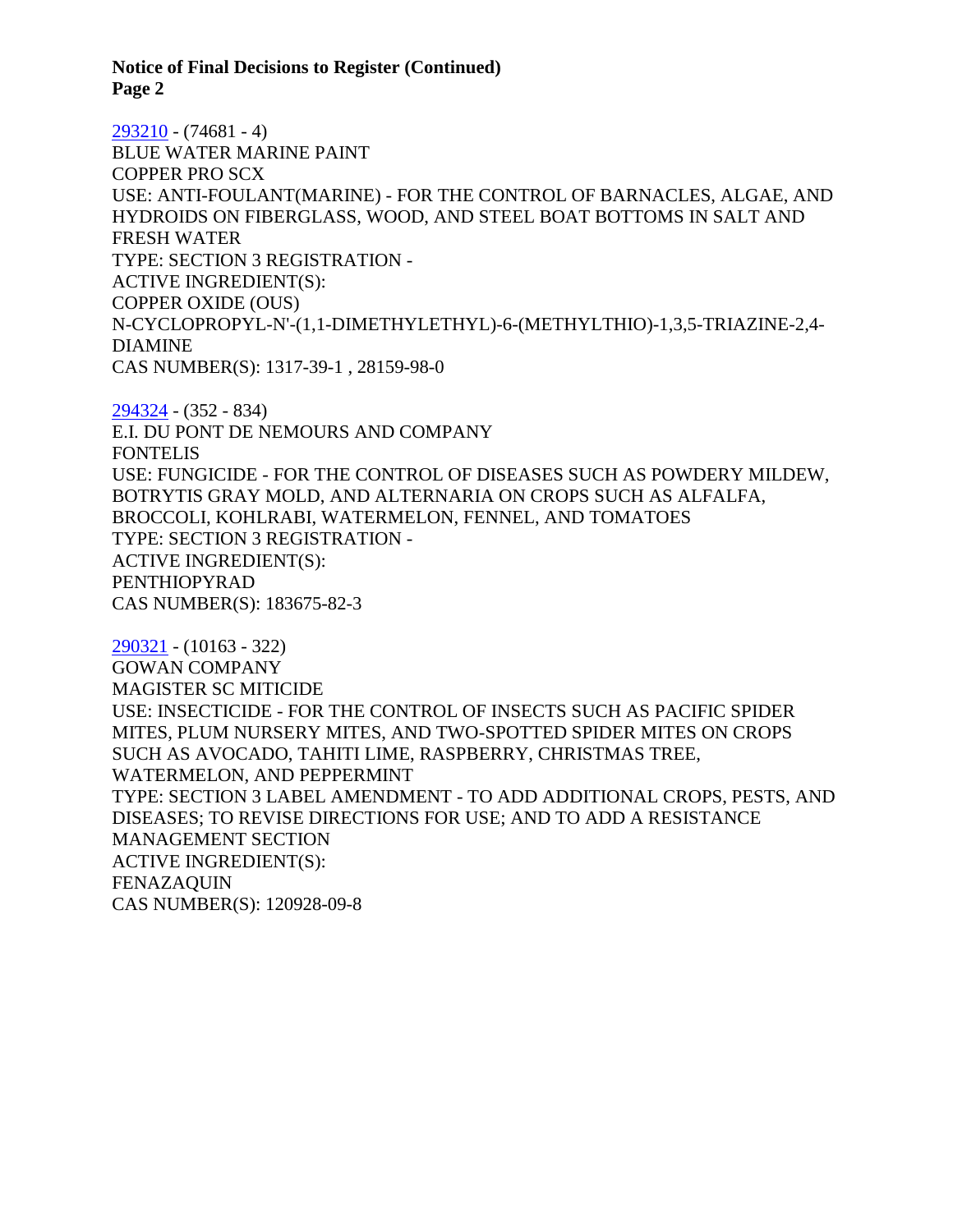**Notice of Final Decisions to Register (Continued) Page 3**

[292723](https://www.cdpr.ca.gov/docs/registration/nod/public_reports/292723.pdf) - (100 - 1254) SYNGENTA CROP PROTECTION, LLC REVUS USE: FUNGICIDE - FOR THE CONTROL OR SUPPRESSION OF DISEASES SUCH AS DOWNY MILDEW, PHYTOPHTHORA BLIGHT, AND LATE BLIGHT IN CROPS SUCH AS CAULIFLOWER, GRAPES, BASIL, HOPS, BOK CHOY, AND GINSENG TYPE: SECTION 3 LABEL AMENDMENT - TO ADD USE ON CITRUS, POTATO, AND TOMATO; TO ADD A GREENHOUSE USE RESTRICTION; TO UPDATE THE RESISTANCE MANAGEMENT AND SPRAY DRIFT MANAGEMENT SECTIONS; TO ADD TANK MIX PRECAUTIONS; AND TO EXPAND AND REARRANGE CROPS IN SEVERAL CROP GROUPS ACTIVE INGREDIENT(S): MANDIPROPAMID CAS NUMBER(S): 374726-62-2

[290591](https://www.cdpr.ca.gov/docs/registration/nod/public_reports/290591.pdf) - (70506 - 347) UPL NA INC. LIFELINE GT HERBICIDE USE: HERBICIDE - FOR THE CONTROL OF WEEDS SUCH AS CHICKWEED, WITCHGRASS, AND DANDELION ON CROPS SUCH AS SUGAR BEET, APPLE, GRAPE, LINGONBERRY, OLIVE, AND ALMOND TYPE: SECTION 3 REGISTRATION - ACTIVE INGREDIENT(S): GLUFOSINATE-AMMONIUM GLYPHOSATE, ISOPROPYLAMINE SALT CAS NUMBER(S): 77182-82-2 , 38641-94-0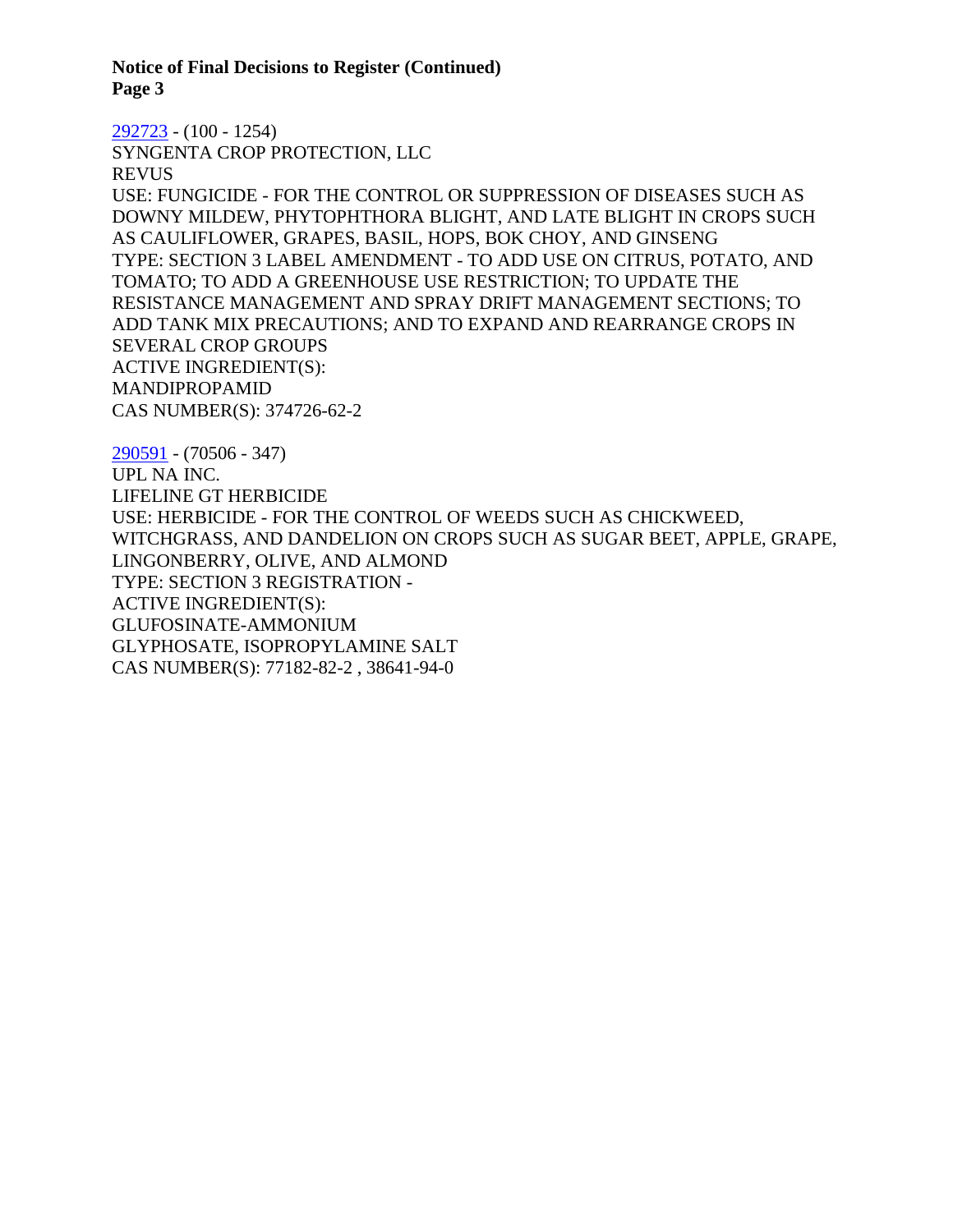### **Notice of Final Decisions to Register (Continued) Page 4**

### **Written Evaluation**

Pursuant to Title 3, California Code of Regulations section 6254, this notice includes a written evaluation of significant environmental points raised in comments submitted during the review and comment period required by Title 3, California Code of Regulations section 6253 for any of the products listed above.

### **DPR received no comments on the above listed products.**

Tulio Macedo

11/27/2020

 Tulio Macedo, Chief Pesticide Registration Branch

Dated